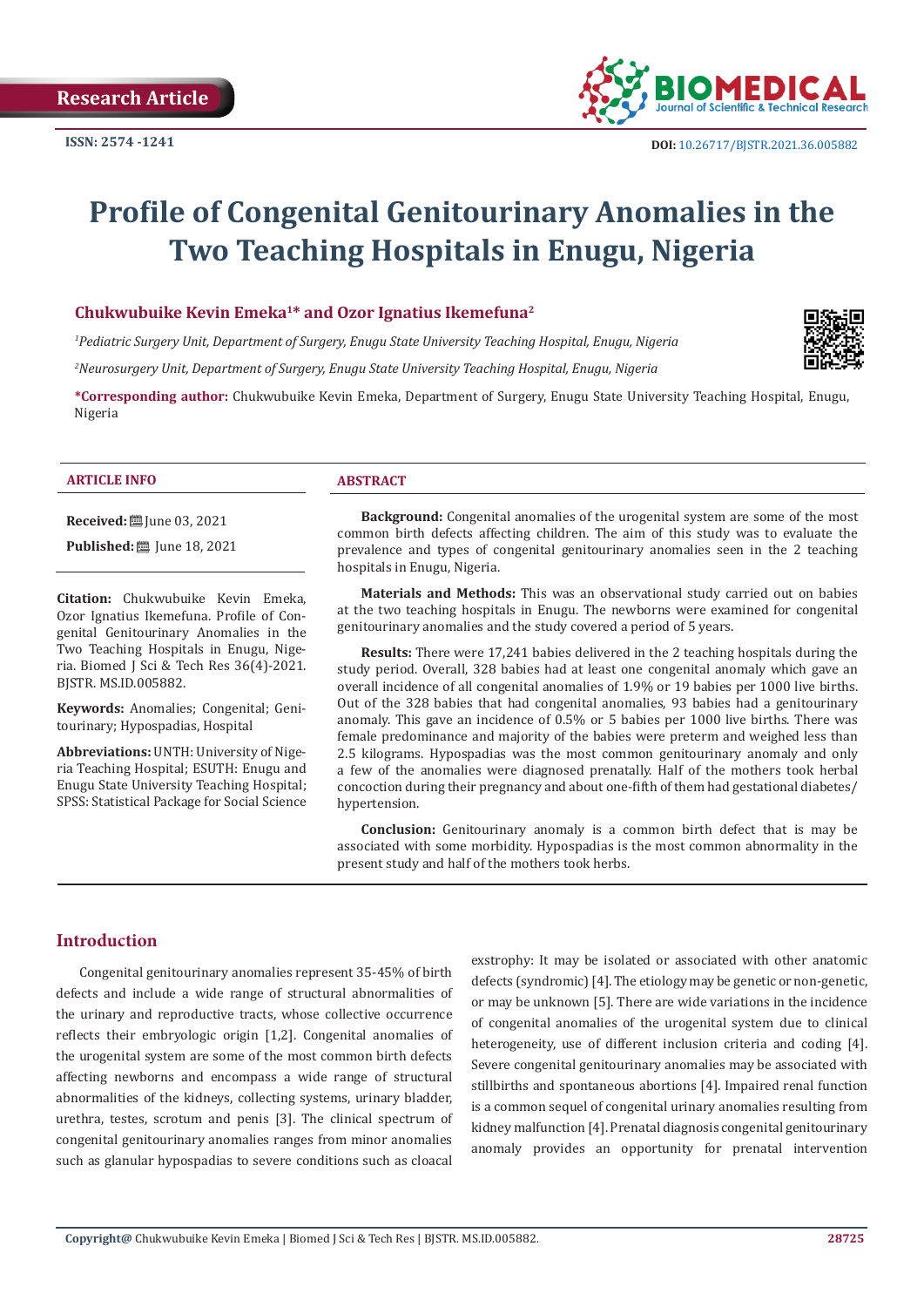and prompt treatment in the early postnatal period. Congenital urogenital abnormalities are clinical and epidemiological challenge; its management should be multidisciplinary due to the complex surgical, endocrine, genetic, social, ethical and psychological issues [4,6]. The aim of this study was to evaluate the prevalence and types of observable congenital genitourinary anomalies seen in the 2 teaching hospitals in Enugu, Nigeria.

# **Materials and Methods**

This was an observational study carried out at the two teaching hospitals in Enugu, namely: University of Nigeria Teaching Hospital (UNTH) Enugu and Enugu State University Teaching Hospital (ESUTH), Enugu, South East, Nigeria. The hospitals serve the whole of Enugu State, which according to the 2016 estimates of the National Population Commission and Nigerian National Bureau of Statistics, has a population of about 4 million people and a population density of 616.0/km2. The hospitals also receive referrals from its neighboring states. Ethical approval was obtained from the ethics and research committees of the 2 teaching hospitals and informed consent was obtained from the patients' mothers. For the purposes of this study, our interest was on clinically obvious and observable abnormality of genital and urinary systems which was present at birth or noticed a few days after birth. All the live babies born in UNTH and ESUTH during the period of this study were included. Stillborns were excluded from this study. This study covered a period of 5 years, from January 2014 to December 2018. The protocol of this study conforms to the declaration of Helsinki. All the consecutive children who were born in both teaching hospitals during the study period had a thorough physical examination (general and systemic) performed by a pediatrician and a pediatric surgeon at birth and at 6 weeks postnatal visit. This 2-stage physical examination minimized the error of missing any congenital anomalies of the genitourinary system. Diagnosis of congenital anomalies of the urogenital system was based only on clinical evaluation of the babies by the pediatrician and pediatric surgeon. Investigations such as radiography, ultrasonography, and computed tomography scan and magnetic resonance imaging of the abdomen and pelvis were not performed.

For each patient, the following data were collected: gender, age of the baby at the time of diagnosis, maternal age, gestational age of the pregnancy before delivery (term/preterm), baby's birth weight and mode of delivery. Baby's birth weight greater or equal to 2.5 kilograms (kg) were considered to be normal while birth weight less than 2.5kg were considered as low birth weight. Babies born at less than 37 completed weeks, calculated from the first day of last menstrual period, were considered preterm while babies born at or after 37 completed weeks were considered term. Other data collected include family history of congenital anomaly, maternal comorbidities such as diabetes/hypertension and use of drugs and herbs.

# **Data Analysis**

Statistical Package for Social Science (SPSS) for Windows version 23 (IBM Corp., Armonk, NY) was used for data entry and analysis. Data were expressed as percentages, medians and means.

# **Results**

# **Patents' Demographics**

There were 17,241 babies delivered in the 2 teaching hospitals during the study period; 11,494 babies were delivered in ESUTH (61 babies had an anomaly of the urogenital system) while 5,747 babies were delivered in UNTH (32 babies had an anomaly of the urogenital system). Overall, 328 babies had at least one congenital anomaly which gave an overall incidence of all congenital anomalies of 1.9% or 19 babies per 1000 live births. Out of the 328 babies that had congenital anomalies, 93 babies had a genitourinary anomaly. This gave an incidence of 0.5% or 5 babies per 1000 live births. Considering the congenital anomalies system wise, congenital anomalies of the urogenital system accounted for 27.8% of all the systems. Other demographic features are shown in Table 1.

**Table 1:** Demographic profile of the patients with genitourinary anomalies (n=93).

| Gender                            |            |  |  |
|-----------------------------------|------------|--|--|
| Male                              | 23 (24.7%) |  |  |
| Female                            | 70 (75.3%) |  |  |
| Median postnatal age at diagnosis | 28 days    |  |  |
| <b>Gestational Age at Birth</b>   |            |  |  |
| Term                              | 19 (20.4%) |  |  |
| Preterm                           | 74 (79.6%) |  |  |
| <b>Weight at Birth</b>            |            |  |  |
| Less than 2.5 kilograms           | 48 (51.6%) |  |  |
| 2.5 to 4 kilograms                | 35 (37.6%) |  |  |
| Greater than 4 kilograms          | 10 (10.8%) |  |  |
| <b>Maternal Age</b>               |            |  |  |
| Less than 20 years                | 13 (14.0%) |  |  |
| 20 to 35 years                    | 59 (63.4%) |  |  |
| 36 years and above                | 21 (22.6%) |  |  |
| <b>Mode of Delivery</b>           |            |  |  |
| Vaginal                           | 47 (50.5%) |  |  |
| Caesarian section                 | 46 (49.5%) |  |  |

# **Distribution of Congenital Genitourinary Anomalies**

These are shown in Table 2.

# **Possible Associated Risk Factors of Genitourinary Anomalies**

Possible associated risk factors are depicted in Table 3.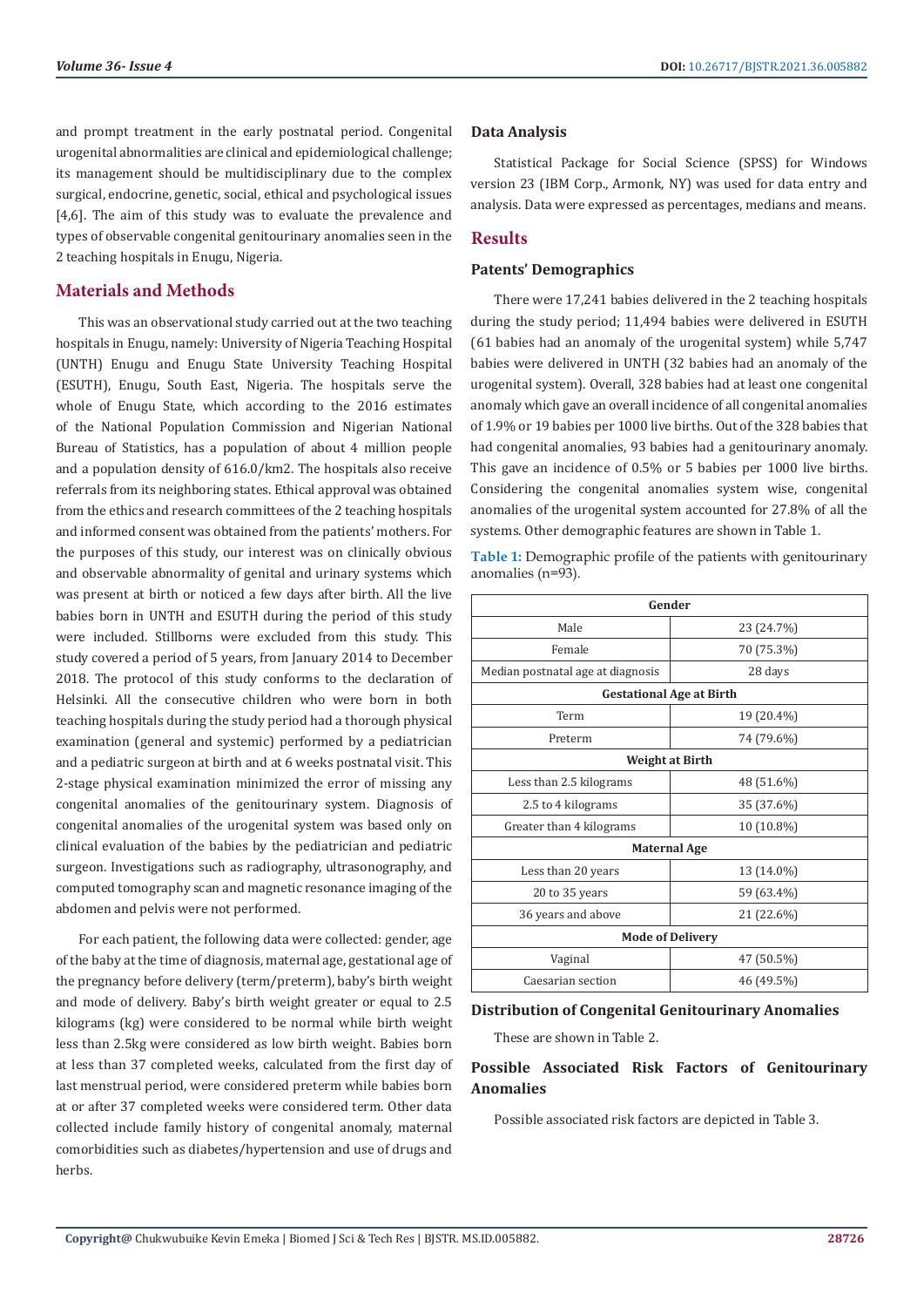| <b>Congenital Anomalies</b> | <b>Number of Patients</b> | Percentage |
|-----------------------------|---------------------------|------------|
| Hypospadias                 | 57                        | 61.2       |
| Micropenis                  | 15                        | 16.1       |
| Ambiguous genitalia         | 10                        | 10.8       |
| Bladder exstrophy           |                           | 9.7        |
| Epispadias                  |                           | 2.2.       |

**Table 2:** Distribution of the urogenital anomalies.

**Table 3:** Possible risk factors.

| <b>Risk Factors</b>                               | <b>Number of Patients</b> | Percentage |  |
|---------------------------------------------------|---------------------------|------------|--|
| <b>Family History of Anomaly/Consanguinity</b>    |                           |            |  |
| No                                                | 89                        | 95.7       |  |
| Yes                                               | 4                         | 4.3        |  |
| <b>History of Maternal Diabetes, Hypertension</b> |                           |            |  |
| No                                                | 75                        | 80.6       |  |
| Yes                                               | 18                        | 19.4       |  |
| <b>Use of Herbal Concoction</b>                   |                           |            |  |
| N <sub>0</sub>                                    | 43                        | 46.2       |  |
| Yes                                               | 50                        | 53.8       |  |
| Use of Unprescribed Orthodox Drugs in Pregnancy   |                           |            |  |
| N <sub>o</sub>                                    | 60                        | 64.5       |  |
| Yes                                               | 33                        | 35.5       |  |
| <b>Folic Acid Use in Pregnancy</b>                |                           |            |  |
| No                                                | 50                        | 53.8       |  |
| Yes                                               | 43                        | 46.2       |  |

# **Prenatal Diagnosis of Congenital Urogenital Anomalies**

Nineteen (20.4%) patients had their genitourinary anomaly diagnosed prenatally using maternal ultrasound scan.

# **Discussion**

Embryologically, the urinary and genital systems are closely related so dividing them into separate entities is often artificial [7]. The genitourinary system arises from the intermittent mesoderm which forms the urogenital ridge on either side of the aorta. From the urogenital ridge, the urinary system and genitals are formed through the process of epithelial-mesenchymal induction [8]. Congenital anomalies are a global health problem and contribute significantly to childhood mortality and hospital admissions [9]. Congenital anomalies are the leading cause of mortality and morbidity especially in developing countries [9,10]. The wide range of causes of birth defects means that prevention approaches is needed. However, preventive measures are available in only about 60% of the cases [11]. In the present study, the general incidence of all congenital anomalies was 1.9% or 19 babies per 1000 live births. This is comparable to the report of Sarkar, et al. [12]. However, it is at variance to the report of other series on congenital anomalies [10,13]. The differences in incidence may be due to the cohort of patients recruited by the different studies. For instance, the studied population may be live births, still births, patients on hospital admission or population based. In the current study, the prevalence of genitourinary anomalies was 0.5%. This is similar to the findings of Dolk, et al. [14]. Howbeit, variable prevalence of genitourinary anomalies has been reported [10,12,13]. The setting of the studies and the investigations performed may affect the reported prevalence of specific genitourinary anomalies. For instance, posterior urethral valve which is a congenital urinary anomaly can only be confirmed by investigation.

More females were affected in the index study. Li et al and Abdou et al, however, documented male predominance with regards to congenital genitourinary anomalies [15,16]. The reason for the gender difference is not known. The specific type of urogenital anomaly may determine the gender that is mostly affected. For example, hypospadias occur only in males. Twenty-eight days was the median age at diagnosis of genitourinary anomaly in the current study. One study from Ibadan, Nigeria reported that about 50% of the congenital genitourinary abnormalities were diagnosed at neonatal age [17]. The severity and obvious nature of the abnormality may determine when it is diagnosed. About threequarters of our patients were delivered preterm and about 50% of the patients had low birth weight. Bhat et al reported that infertility treatment, increased maternal age and parity greater than 2 increased the risk of low birth weight and preterm birth resulting in a statistically significant increase in genitourinary anomalies [18]. Majority of the mothers whose babies had congenital genitourinary anomalies were between the ages of 20 and 35 years. Although other authors have reported advanced maternal age as a risk factor for increased incidence of congenital anomalies particularly of the renal and genitourinary systems [19,20]. Goetzinger, et al. reported that up to the age of 35 years, advanced maternal age is not associated with increased risk of congenital anomalies [21]. About half of the patients who had genitourinary anomalies were delivered vaginally. The choice of the method of delivery of babies with congenital anomalies may be based on obstetric grounds and the belief that one method of delivery offers the fetus some benefit over the other [22].

Hypospadias was the most common genitourinary abnormality recorded in the present study. Hypospadias is one of the most common congenital anomalies in males [23]. Other series on congenital anomalies also reported hypospadias as the most common anomaly [24,25]. However, Marshal et al and Braga et al reported undescended testis as the most common genitourinary anomaly [7,26]. Hypospadias is an arrested development of the urethra, foreskin, and ventral surface of the penis whereby the urethral opening may be anywhere along the shaft, within the scrotum or in the perineum. In the current study, there is no family history of urogenital anomalies in most of the patients. Although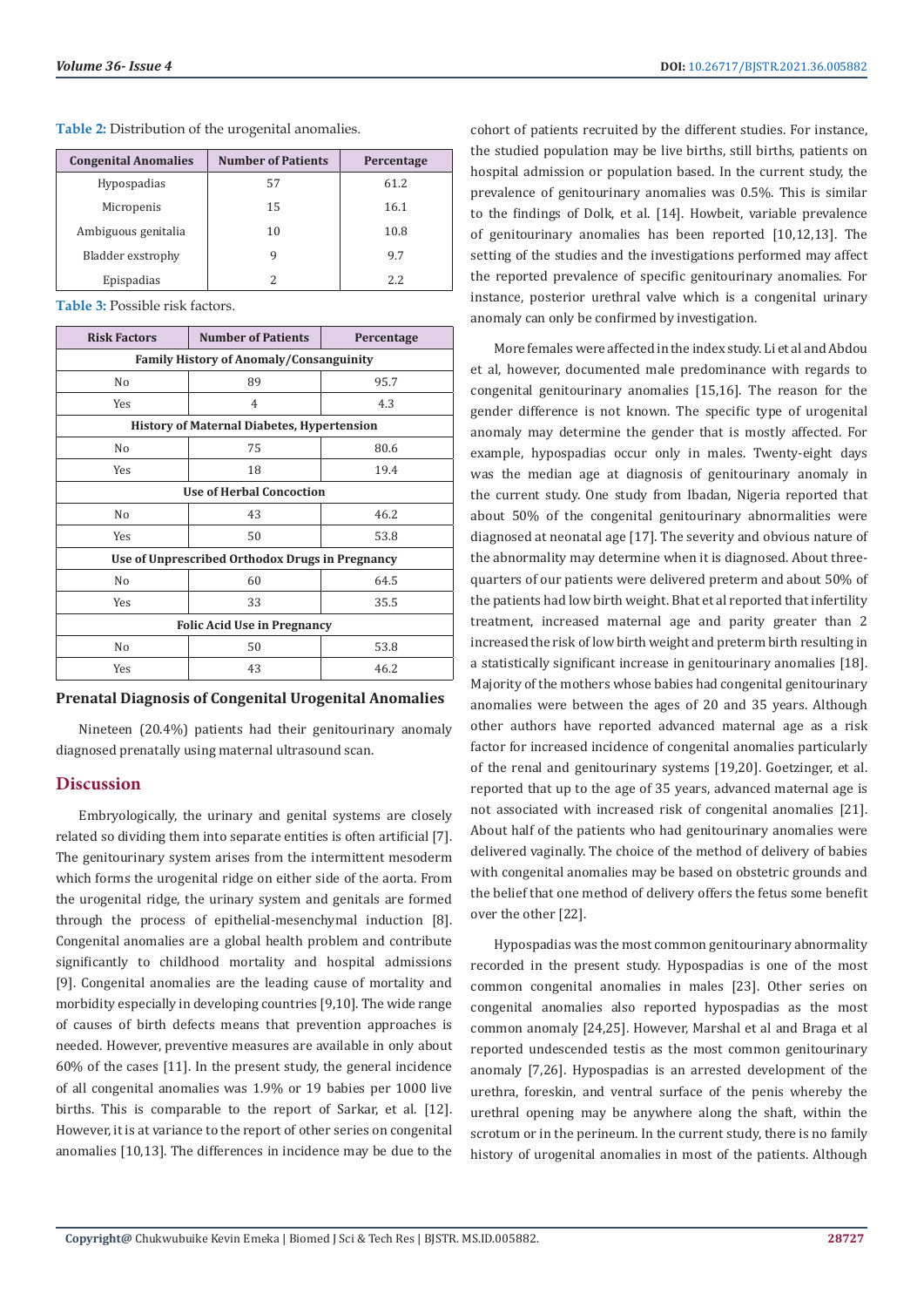some forms of urogenital anomalies are part of the syndrome or are associated with a positive family history, most cases are sporadic and isolated [27]. Maternal hypertension and diabetes are known risk factors for congenital anomalies. Howbeit, only about onefifth of the mothers gave a history of hypertension or gestational diabetes. Mounika and Nitsch reported that up to 14% of congenital urinary anomalies could be eliminated if gestational diabetes is prevented [28]. Some non-prescribed orthodox drugs taken during pregnancy can have negative impacts on the outcome of the pregnancy. About one-third of the mothers in the present study gave a history of intake of non-prescribed drugs in early pregnancy. Offor et al. documented the impact of drug treatment of maternal illnesses during pregnancy in the etiology of congenital anomalies [29]. Only about one-fifth of the patients in the present study had a prenatal diagnosis of their pathology. However, Gupta et al reported that genitourinary anomalies comprise 30-50% of all anomalies detected on prenatal scan [30].

# **Conclusion**

Genitourinary anomalies are a common birth defect that is may be associated with some morbidity. Hypospadias is the most common abnormality in the present study and half of the mothers accepted taking herbal concoction during their pregnancy. Awareness and early recognition of these genitourinary anomalies are required for prompt referral and treatment of these genitourinary anomalies.

# **Limitations of the Study**

This was a hospital based observational study. Babies with urogenital anomalies delivered outside the teaching hospital were not captured. There is a small number of patients. A larger number would have availed better analysis. Only the clinically obvious urogenital anomalies were reported. Investigations such as ultrasound were not done.

# **References**

- 1. [Patwardhan N, Woodward M, Nicholls G \(2010\) Disorders of Sex](https://link.springer.com/chapter/10.1007/978-1-84882-132-3_46)  [Development. In: Sinha C, Davenport M \(Eds.\)., Handbook of Pediatric](https://link.springer.com/chapter/10.1007/978-1-84882-132-3_46)  [Surgery: Springer, London, pp. 321-326.](https://link.springer.com/chapter/10.1007/978-1-84882-132-3_46)
- 2. Connell M, Owen C, Segars J (2013) Genetic Syndrome and Genes [Involved in the Development of the Female Reproductive Tract. A](https://pubmed.ncbi.nlm.nih.gov/25506511/)  [Possible Role for Gene Therapy. J Genet Syndr Gene Ther 4: 127.](https://pubmed.ncbi.nlm.nih.gov/25506511/)
- 3. [Li ZY, Chen YM, Qiu LQ, Chen DQ, Hu CG, et al. \(2019\) Prevalence, types](https://pubmed.ncbi.nlm.nih.gov/30999930/)  [and malformations in congenital anomalies of the kidney and urinary](https://pubmed.ncbi.nlm.nih.gov/30999930/)  [tract in newborns: a retrospective hospital based study. Ital J Pediatr](https://pubmed.ncbi.nlm.nih.gov/30999930/)  [45\(1\): 50](https://pubmed.ncbi.nlm.nih.gov/30999930/)
- 4. [Gazzaneo IF, De Queiroz CM, Goes LC, Lessa VJ, De Omena Filho RL, et](https://www.scielo.br/j/rpp/a/pCjvPmVzJ6JkjdbvZJ5V3nd/?lang=en&format=html)  [al. \(2015\) Profile of patients with genitourinary anomalies treated in a](https://www.scielo.br/j/rpp/a/pCjvPmVzJ6JkjdbvZJ5V3nd/?lang=en&format=html)  [clinical genetics service in the Brazilian unified health system. Pediatria](https://www.scielo.br/j/rpp/a/pCjvPmVzJ6JkjdbvZJ5V3nd/?lang=en&format=html)  [34\(1\): 91-98.](https://www.scielo.br/j/rpp/a/pCjvPmVzJ6JkjdbvZJ5V3nd/?lang=en&format=html)
- 5. [Hughes IA \(2008\) Disorders of sex development: a new definition and](https://pubmed.ncbi.nlm.nih.gov/18279784/)  [classification. Best Pract Res Clin Endocrinol Metab 22\(1\): 119-134.](https://pubmed.ncbi.nlm.nih.gov/18279784/)
- 6. [Guerra Junior G, Maciel Guerra AT \(2007\) The role of pediatrician in the](https://pubmed.ncbi.nlm.nih.gov/17973056/) [management of children with genital ambiguities. J Pediatr 83\(5\): S184-](https://pubmed.ncbi.nlm.nih.gov/17973056/) [SI91.](https://pubmed.ncbi.nlm.nih.gov/17973056/)
- 7. [Marshal FF \(1978\) Embryology of the Lower Genitourinary Tract.](https://pubmed.ncbi.nlm.nih.gov/347662/) [Urologic Clinic of North America 5\(1\): 3-15.](https://pubmed.ncbi.nlm.nih.gov/347662/)
- 8. [Yamada G, Suzuki K, Haraguchi R, Miyagawa S, Satoh Y, et al. \(2006\)](https://anatomypubs.onlinelibrary.wiley.com/doi/full/10.1002/dvdy.20807) [Molecular genetic cascades for external genitalia formation an emerging](https://anatomypubs.onlinelibrary.wiley.com/doi/full/10.1002/dvdy.20807) [organogenesis program. Dev Dyn 235\(7\): 1738-1752.](https://anatomypubs.onlinelibrary.wiley.com/doi/full/10.1002/dvdy.20807)
- 9. [Dastgiri S, Sheikhzadeh Y, Dastgiri A \(2011\) Monitoring of congenital](https://pubmed.ncbi.nlm.nih.gov/21335704/) [anomalies in developing countries: a pilot model in Iran. Stud Health](https://pubmed.ncbi.nlm.nih.gov/21335704/) [Technol Inform 164: 157-161.](https://pubmed.ncbi.nlm.nih.gov/21335704/)
- 10. [Ajao AE, Adeoye IA \(2019\) Prevalence, risk factors and outcome of](https://bmcpediatr.biomedcentral.com/articles/10.1186/s12887-019-1471-1) [congenital anomalies among neonatal admissions in Ogbomoso, Nigeria.](https://bmcpediatr.biomedcentral.com/articles/10.1186/s12887-019-1471-1) [BMC Pediatr 19: 88.](https://bmcpediatr.biomedcentral.com/articles/10.1186/s12887-019-1471-1)
- 11. [Czeizel AE, Intody Z, Modell B \(1993\) What proportion of congenital](https://www.hindawi.com/journals/isrn/2014/920940/) [abnormality can be prevented? BMJ 306\(6876\): 499-503.](https://www.hindawi.com/journals/isrn/2014/920940/)
- 12. [Sakar S, Patra C, Dasgupta MK, Nayek K, Karmakar PR \(2013\) Prevalence](https://www.jcnonweb.com/article.asp?issn=2249-4847;year=2013;volume=2;issue=3;spage=131;epage=134;aulast=Sarkar) [of congenital anomalies in neonates and associated risk factors in a](https://www.jcnonweb.com/article.asp?issn=2249-4847;year=2013;volume=2;issue=3;spage=131;epage=134;aulast=Sarkar) [tertiary care hospital in eastern India. J Clin Neonatol 2\(3\): 131-134.](https://www.jcnonweb.com/article.asp?issn=2249-4847;year=2013;volume=2;issue=3;spage=131;epage=134;aulast=Sarkar)
- 13. [Mashhadi AH, Kargar MH \(2014\) Prevalence of congenital anomalies:](https://pubmed.ncbi.nlm.nih.gov/24995131/) [a community-based study in the northwest of Iran. ISRN Pediatr, pp.](https://pubmed.ncbi.nlm.nih.gov/24995131/) [920940.](https://pubmed.ncbi.nlm.nih.gov/24995131/)
- 14. [Dolk H, Loane M, Garne E \(2010\) The prevalence of congenital anomalies](https://pubmed.ncbi.nlm.nih.gov/20824455/) [in Europe. Adv Exp Med Biol 686: 349-364.](https://pubmed.ncbi.nlm.nih.gov/20824455/)
- 15. [Li ZY, Chen YM, Qiu LQ, Chen DQ, Hu CG, et al. \(2019\) Prevalence, types](https://pubmed.ncbi.nlm.nih.gov/30999930/) [and malformations in congenital anomalies of the kidney and urinary](https://pubmed.ncbi.nlm.nih.gov/30999930/) [tract in newborns: a retrospective hospital-based study. Ital J Pediatr](https://pubmed.ncbi.nlm.nih.gov/30999930/) [45\(1\): 50.](https://pubmed.ncbi.nlm.nih.gov/30999930/)
- 16. [Abdou MSM, Sherif AAR, Wahdan IMH, Ashour KSED \(2019\) Pattern and](https://jepha.springeropen.com/articles/10.1186/s42506-018-0004-3) [risk factors of congenital anomalies in a pediatric university hospital,](https://jepha.springeropen.com/articles/10.1186/s42506-018-0004-3) [Alexandria, Egypt. J Egypt Public Health Assoc 94\(1\): 3.](https://jepha.springeropen.com/articles/10.1186/s42506-018-0004-3)
- 17. [Adeyemo AA, Gbadegesin RA, Omotade OO, Asinobi AO \(1998\) Major](https://www.researchgate.net/publication/330388282_Major_urogenital_malformations_in_Nigerian_children) [urogenital malformations in Nigerian children. African Journal of](https://www.researchgate.net/publication/330388282_Major_urogenital_malformations_in_Nigerian_children) [Nephrology 2: 39-42.](https://www.researchgate.net/publication/330388282_Major_urogenital_malformations_in_Nigerian_children)
- 18. [Bhat A, Kumar V, Bhat M, Kumar R, Patni M, et al. \(2016\) Incidence of](https://www.sciencedirect.com/science/article/pii/S1110570416000163) [apparent congenital urogenital anomalies in North Indian newborns: A](https://www.sciencedirect.com/science/article/pii/S1110570416000163) [study of 20,432 pregnancies. African Journal of Urology 22\(3\): 183-188.](https://www.sciencedirect.com/science/article/pii/S1110570416000163)
- 19. [Grossi M, Crawford S, Chandra S \(2017\) Advanced Maternal Age and](https://journals.lww.com/greenjournal/Abstract/2017/05001/Advanced_Maternal_Age_and_Incidence_of.655.aspx) [incidence of Non-Chromosomal Congenital Anomalies: A Population](https://journals.lww.com/greenjournal/Abstract/2017/05001/Advanced_Maternal_Age_and_Incidence_of.655.aspx)[based Study. Obstetrics & Gynecology 129\(5\): 182S.](https://journals.lww.com/greenjournal/Abstract/2017/05001/Advanced_Maternal_Age_and_Incidence_of.655.aspx)
- 20. [Tennant PWG, Raza F, Bythell M, Rankin J \(2010\) Maternal age and the](https://fn.bmj.com/content/95/Suppl_1/Fa4.2) [risk of structural congenital anomalies. Archives of Disease in Childhood-](https://fn.bmj.com/content/95/Suppl_1/Fa4.2)[Fetal and Neonatal Edition 95\(1\): Fa4.](https://fn.bmj.com/content/95/Suppl_1/Fa4.2)
- 21. [Geotzinger KR, Shanks AL, Odibo AO, Macones GA, Cahill AG \(2017\)](https://pubmed.ncbi.nlm.nih.gov/27398707/) [Advanced Maternal Age and Risk of Major Congenital Anomalies. Am J](https://pubmed.ncbi.nlm.nih.gov/27398707/) [Perinatol 34\(3\): 217-222.](https://pubmed.ncbi.nlm.nih.gov/27398707/)
- 22. [McCurdy CM Jr, Seeds JW \(1993\) Route of delivery of infants with](https://pubmed.ncbi.nlm.nih.gov/8458172/) [congenital anomalies. Clin Perinatol 20\(1\): 81-106.](https://pubmed.ncbi.nlm.nih.gov/8458172/)
- 23. [Van der Horst HJ, De Wall LL \(2017\) Hypospadias, all there is to know.](https://pubmed.ncbi.nlm.nih.gov/28190103/) [Eur J Pediatr 176\(4\): 435-441.](https://pubmed.ncbi.nlm.nih.gov/28190103/)
- 24. [Fernandez N, Escobar R, Zarante I \(2016\) Craniofacial anomalies](https://pubmed.ncbi.nlm.nih.gov/27564292/) [associated with hypospadias. Description of a hospital based population](https://pubmed.ncbi.nlm.nih.gov/27564292/) [in South America. Int Braz J Urol 42\(4\): 793-797.](https://pubmed.ncbi.nlm.nih.gov/27564292/)
- 25. [Ogundoyin OO, Ogunlana DI, Lawal TA, Ademola SA \(2017\) Managemnent](https://www.njps.org/article.asp?issn=0794-9316;year=2017;volume=13;issue=2;spage=40;epage=44;aulast=Ogundoyin) [of hypospadias in a resource-poor setting: The Ibadan experience.](https://www.njps.org/article.asp?issn=0794-9316;year=2017;volume=13;issue=2;spage=40;epage=44;aulast=Ogundoyin) [Nigerian Journal of Plastic Surgery 13\(2\): 40-44.](https://www.njps.org/article.asp?issn=0794-9316;year=2017;volume=13;issue=2;spage=40;epage=44;aulast=Ogundoyin)